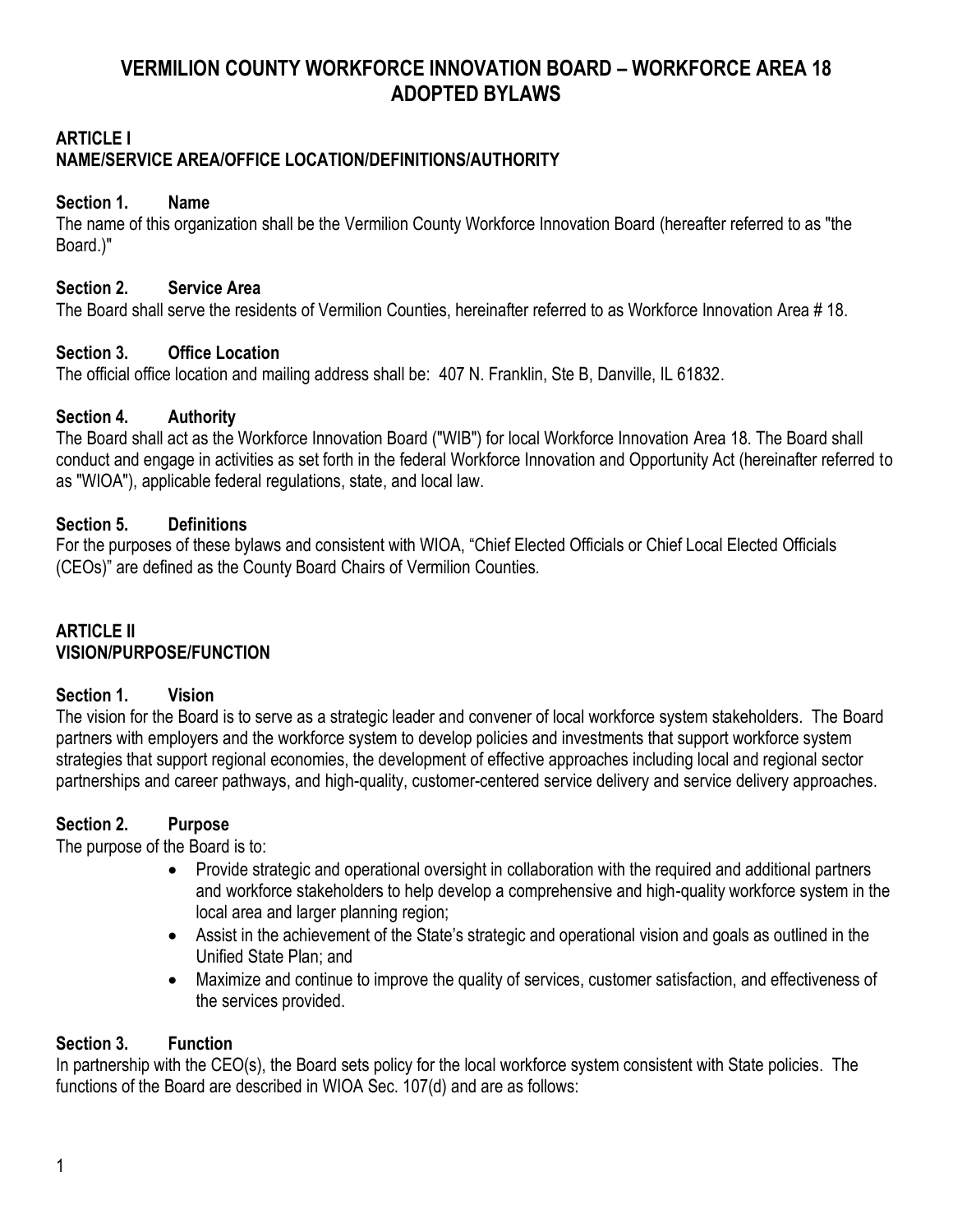- A. Develop and submit a 4-year local plan for the local area, in partnership with the CEO(s) and consistent with Section 108 of WIOA;
- B. Develop and submit a regional plan in collaboration with other local areas in the designed region. The local plan must be submitted as a part of the regional plan;
- C. Conduct workforce research and regional labor market analysis as defined in section 107(d)(2) of WIOA;
- D. Convene local workforce system stakeholders to assist in the development of the local plan under Section 108 and in identifying non-federal expertise and resources to leverage support for workforce activities;
- E. Lead efforts to engage with a diverse range of employers and other entities in the region in order to promote business representation on the Board, develop effective linkages with employers in the region, ensure that workforce investment activities meet the needs of employers, and develop and implement proven or promising strategies for meeting the employment and skill needs of workers and employers;
- F. With representatives of secondary and post-secondary education programs, lead efforts to develop and implement career pathways within the local area by aligning the employment, training, education, and supportive services that are needed by adults and youth, particularly individuals with barriers to employment;
- G. Lead efforts in the local area to identify and promote proven and promising strategies and initiatives for meeting the needs of employers, workers and jobseekers, and identify and disseminate information on proven and promising practices carried out in other local areas for meeting such needs;
- H. Develop strategies for using technology to maximize the accessibility and effectiveness of the local workforce system for employers, and workers and jobseekers consistent with Section 107(d)(7) of WIOA;
- I. In partnership with the chief elected official for the local area, conduct oversight of: youth workforce investment activities authorized under WIOA Sec. 129(c), adult and dislocated worker employment and training activities under WIOA Secs. 134 (c) and (d); and entire one-stop delivery system in the local area; ensure the appropriate use and management of the funds provided under WIOA Subtitle B for the youth, adult, and dislocated worker activities and one-stop delivery system in the local area; and ensure the appropriate use management, and investment of funds to maximize performance outcomes under WIOA Sec. 116;
- J. Negotiate and reach agreement on local performance measures with the CEO and the Governor;
- K. Negotiate with CEO and required partners on the methods for funding the infrastructure costs of one-stop centers in the local area in accordance with WIOA or must notify the Governor if they fail to reach agreement at the local level and will use a State infrastructure funding mechanism;
- L. Select providers of youth workforce investment activities, training services, career services, and one-stop operators in the local area as specified in WIOA, and where appropriate terminate such providers in accordance with 2 CFR Part 200;
- M. In accordance with WIOA Sec. 107(d)(10)(E) work with the State to ensure there are sufficient numbers and types of providers of career services and training services serving the local area and providing the services in a manner that maximizes consumer choice, as well as providing opportunities that lead to competitive integrated employment for individuals with disabilities;
- N. Coordinate activities with education and training providers in the local area, including reviewing applications to provide adult education and literacy activities under Title II for the local area to determine whether such applications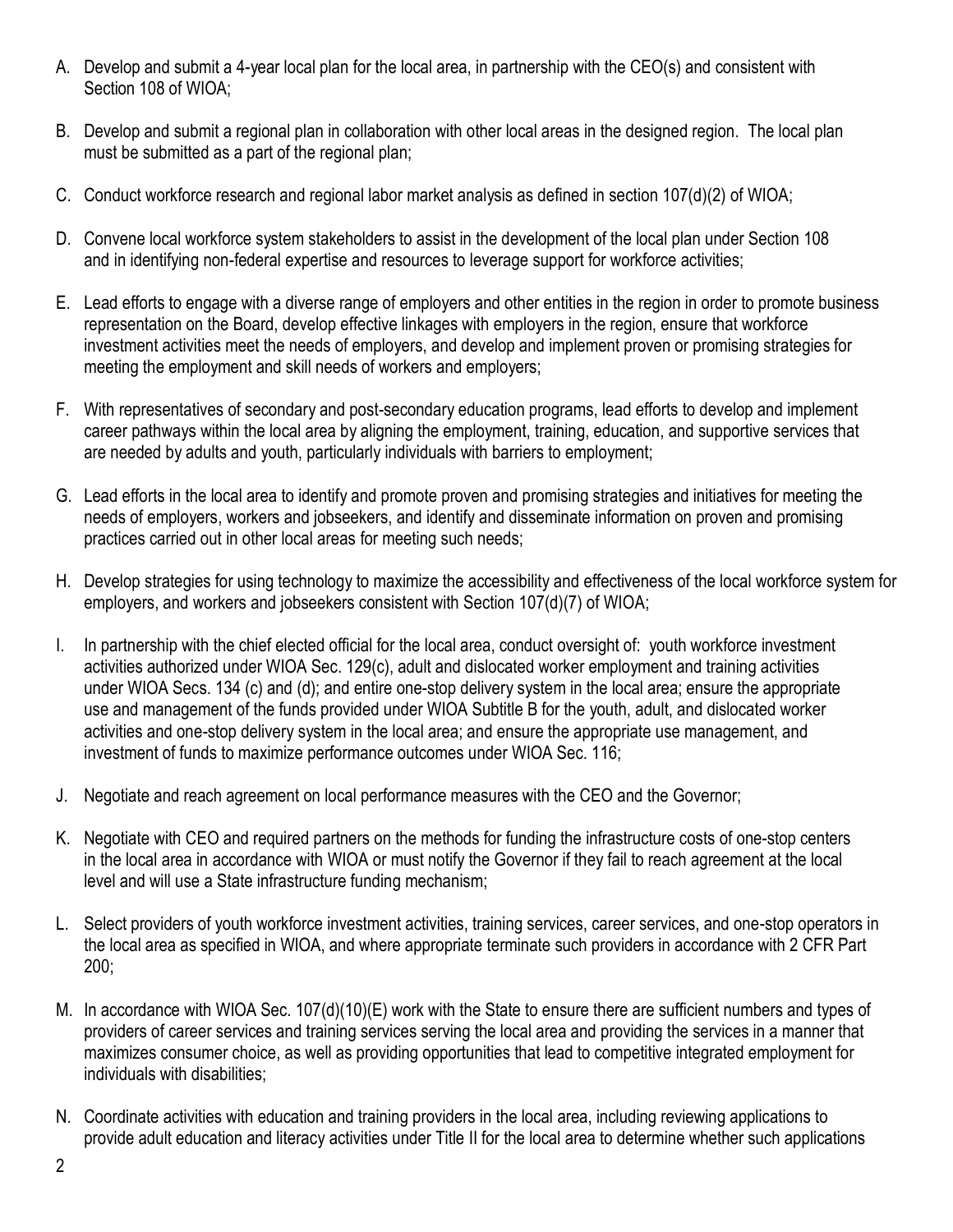are consistent with the local plan, making recommendations to the eligible agency to promote alignment with such plan, and replicating and implementing cooperative agreements to enhance the provision of services to individuals with disabilities and other individuals;

- O. Develop a budget for the activities of the Board, with approval of the CEO and consistent with the local plan and the duties of the Board;
- P. Assess, on an annual basis, the physical and programmatic accessibility of all one- stop centers in the local area, in accordance with WIOA Sec. 188, if applicable, and applicable provisions of the Americans with Disabilities Act of 1990 (42 U.S.C. 12101 et seq.); and
- **Q.** Certification of one-stop centers in accordance with WIOA.

### **ARTICLE III MEMBERSHIP**

## **Section 1. Composition**

Board membership shall be composed of representatives required under WIOA and by policies established by the State of Illinois.

The Board members shall be appointed by the CEO(s) for Workforce Innovation Area # 18 in accordance with the following categories:

- A. Business Sector Members of this category shall constitute a majority of the membership of the Board. Members must be owners of businesses, chief executives or chief operating officers or other business executives or employers with optimum policy making or hiring authority. At least two business members must meet the requirements of a small business as defined by the Small Business Administration.
- B. Workforce Sector Members of this category shall constitute at least twenty percent (20%) of the membership. The members shall include at least two (2) representatives of labor organizations and one (1) representative of registered apprenticeship programs (if they exist in the area); may include representatives from community-based organizations that have demonstrated experience and expertise addressing the employment needs of individuals with barriers to employment, including organizations that serve veterans or that provide or support competitive integrated employment for individuals with disabilities; and may include representatives of organizations that have demonstrated experience and expertise in addressing the employment, training, or education needs of eligible youth, including representatives of organizations that serve out-of-school youth.
- C. Education and Training Sector Local educational program representatives which shall include an eligible provider of adult education and literacy activities, and a representative of institutions of higher education providing workforce investment activities (including community colleges). The members may include entities administering education and training activities that represent local education agencies and community-based organizations with demonstrated expertise addressing the education or training needs of individuals with barriers to employment. No single member of a local board shall serve as a representative of the adult education and literacy activities under Title II and the institution of higher education providing workforce investment activities.
- D. Governmental and Economic and Community Development Sector Entities shall include economic and community development entities, Wagner-Peyser, Title I of the Rehabilitation Services Act of 1973. Members in this category may include a representative that administers local programs providing transportation, housing and public assistance in the local area or a representative of philanthropic organizations serving the local area.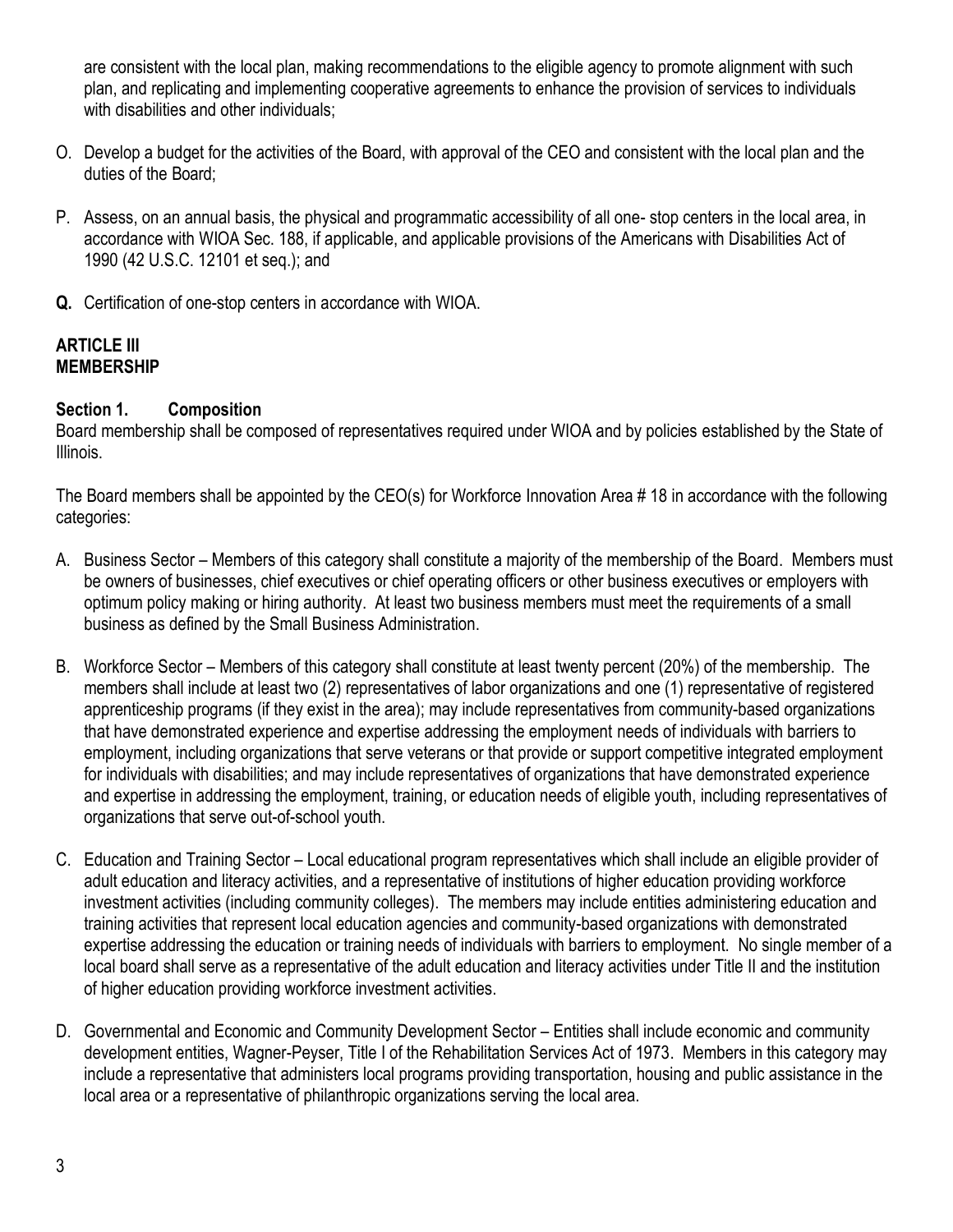E. Other Sector – May include such other individuals or representatives of entities as the CEO(s) may determine to be appropriate.

### **Section 2. Selection/Nomination**

- A. The CEO(s) shall make appointments and reappointments in accordance with the criteria established by the State of Illinois as required by WIOA.
- B. All representatives of organizations, agencies or other entities serving on the local board shall be individuals with optimum policy making authority within the organizations, agencies or entities they represent, and should represent the diverse geographic areas within the local area.
- C. Business representatives are to be from local businesses and are appointed from among individuals nominated by local business organizations and business trade associations.
- D. Labor representatives are to be nominated by local labor federations or (for a local area in which no employees are represented by such organizations) by other representatives of employees, such as employee organizations and/or the State AFL-CIO.
- E. Representatives of local educational entities providing adult education and literacy activities and institutions of higher education (including representatives of community colleges) are to be nominated by each respective group if there are multiple providers in the local area.
- F. Individuals may nominate themselves if they meet the criteria to nominate and represent the particular business, organization, or program for which they are being nominated.

### **Section 3. Term Limitations**

Appointments to this board shall be made in accordance with the criteria established by the State of Illinois. Appointments and reappointments will occur October 1 of each year.

Board members will serve until their term of office expires; or their status under which they were appointed changes; or a majority of the CEO(s) agree to revoke their appointments; or the member becomes incapacitated or otherwise unable to complete their term of office; or the member resigns. Initial appointments shall be staggered at terms of one, two and three years; thereafter all terms of appointment shall be for three years.

When possible, members shall serve until their successors are appointed.

## **Section 4. Vacancies**

Staff to the board shall notify the CEO(s) of a board member vacancy within ninety (90) days of the vacancy in order to ensure a prompt appointment to the vacancy.

Nominations for filling vacancies shall be made in the same manner as was made for the resigning member. Upon appointment, the member shall serve unexpired term of the member whose vacancy he/she is filling.

## **Section 5. Proxy/Alternate Designee**

In the event that a Board member cannot attend a meeting, he/she may not designate an alternate to represent him/her at the Board meeting.

#### **Section 6. Compensation/Reimbursement of Expenses**

All members of the Board shall serve without compensation of services on the Board.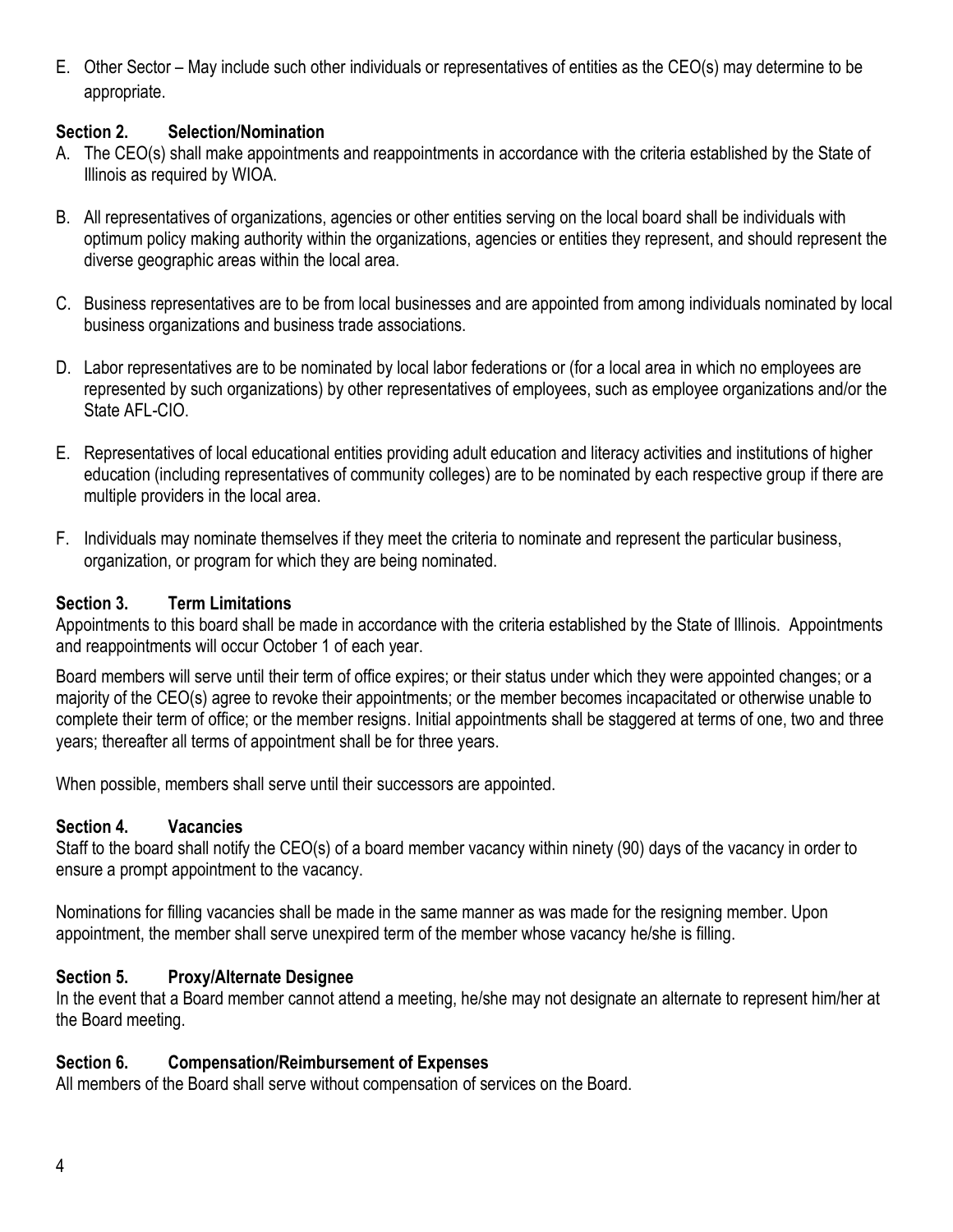# **Section 7. Termination/Removal**

- A. Any member may resign from the Board upon written request to the Board Chairperson(s) and the respective CEO. If a member resigns prior to the expiration date of his/her term in office, the vacancy shall be filled by the CEO who appointed the resigning member.
- B. Board member appointments may be revoked by the appointing CEO, or by a request from the appointing CEO for a vote of the CEOs and the concurrence of at least one member of the Consortium of CEOs.
- C. Board membership requirements include regular attendance at meetings of the Board and assigned committees. Any member may be removed from the Board if he/she has missed 50% of the board meetings during the Board's fiscal year unless extenuating circumstances exist or they no longer represent the category which they were appointed to the Board to represent. Extenuating circumstances are left to the discretion of the Chairperson of the Board, but in general may include the press of business or other unexpected events which prevent a Board or committee member's attendance at a meeting. The Executive Committee will review the reasons for the absences and may make a recommendation as to what actions, if any, should be taken.
- D. Should a Board member cease to represent the category to which he/she was appointed to fill on the Board through change in status, or otherwise become disabled, ill or unable to perform his/her duties on the Board, he/she shall be removed upon recommendation of the Executive Committee to the CEOs.
- E. A member may be removed for cause by 75% of the entire Board upon recommendation of the Executive Committee and in conjunction with the CEO(s).

## **ARTICLE IV BOARD OFFICERS**

Board members shall nominate a slate of officers for the Board. The officers shall include but not be limited to a Chair and a Vice Chair. The slate of officers shall be selected based upon a majority vote of the quorum present at the regular meeting in May for a one year term and shall not have a term limitation. The slate of officers shall take office in June. Officers of the Board shall be members with at least two years of Board experience. The Board Chairperson(s) and Vice Chairperson(s) must be nominated from among the Board's business representatives.

# **Section 1. Chairperson(s)**

The Chairperson -

- Shall preside at all Board meetings;
- Shall preside at all Executive Committee meetings;
- Shall establish agendas for each Board and Executive Committee meeting;
- Shall sign, on behalf of the Board, all necessary legal documents;
- Shall establish, at the direction of the members, such ad hoc committees as the Board deems necessary to carry out its responsibilities;
- Shall appoint, all members of the standing committees and ad hoc committees;
- Shall be the official representative of the Board, as required;
- May call special meetings of the Board;
- Shall present the Annual Report to the Board; and
- Shall be an advisory member of all committees.

# **Section 2. Vice Chairperson(s)**

• Shall assume all duties and responsibilities of the Chairperson in the Chairperson's absence or disability.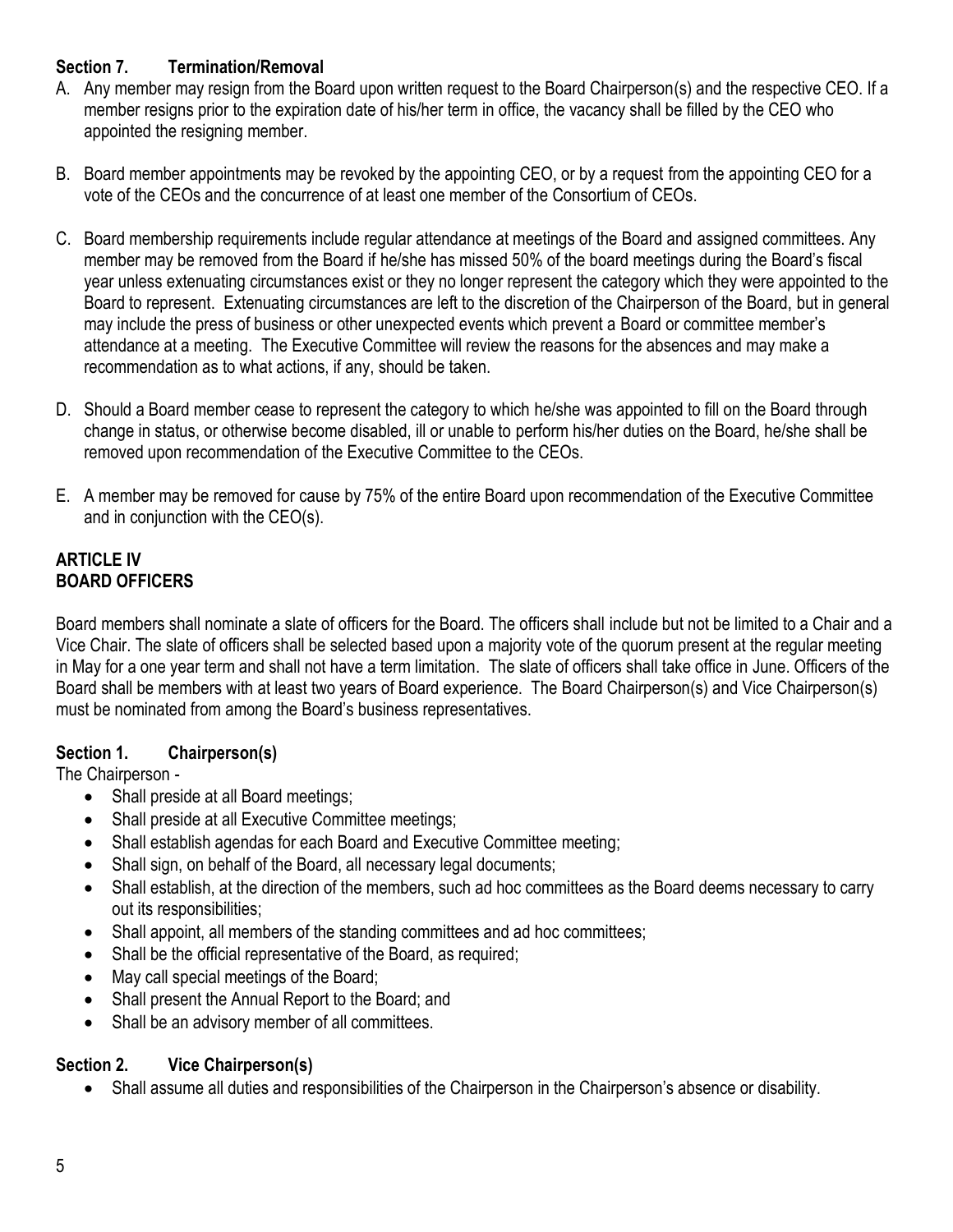#### **Section 3. Removal**

Any officer may be removed by an affirmative vote of 75% the entire Board whenever in its judgment the best interests of the Board may be served thereby. Grounds for removal shall include, but not be limited to, conduct involving moral turpitude.

#### **ARTICLE V COMMITTEES**

The Board's Chairperson(s) shall have the power to create standing and ad hoc committees and to assign committee chairs and members. Committees shall meet at the call of the committee chair as necessary. Meetings shall be conducted in the same manner and formality as regular Board meetings following Robert's Rules of Order and the Illinois Open Meetings Act.

All Committees, except the Executive, are advisory and will make recommendations to the full Board.

The responsibilities of each of the committees are outlined in Addendum A to these bylaws.

#### **Section 1. Executive Committee**

The Board shall have an Executive Committee consisting of the officers and the chairs of the other standing committees.

The Executive Committee is authorized to act on behalf of the full Board in the event of an urgent matter that requires action prior to the next scheduled Board meeting.

Elected officers of the board may serve as committee chairs, but they have only one vote on the Executive Committee.

Decisions of the Executive Committee will be ratified by the Board at the next regularly scheduled meeting.

#### **Section 2. Standing Committees**

The standing committees of the Board shall consist of: Youth Services Committee, Accountability Committee, Workforce Solutions Committee, and the Board Membership Committee.

The Board Chairperson(s) shall select committee chairs from among the Board's membership. The committee chairs shall come from the business sector whenever possible and feasible.

The standing committees must include individuals appointed by the Board who are not members and who the Board has determined have demonstrated experience and expertise by contributing to the field of workforce development, human resources, training and development, or a core program function; or the Board recognizes for valuable contributions in education or workforce development related fields.

At least 20% of each of the standing committee members must be Board members.

To ensure Board members actively participate in board functions, each member will actively serve on a committee. The Executive Committee will survey the membership as to their interest and appoint members to the committees.

Non-Board members will serve on a committee as voting members.

#### **Section 3. Ad Hoc Committees**

The Board may have ad hoc committees, as necessary, and as determined by the Board Chairperson(s). Chairpersons of ad hoc committees shall not be voting members of the Executive Committee.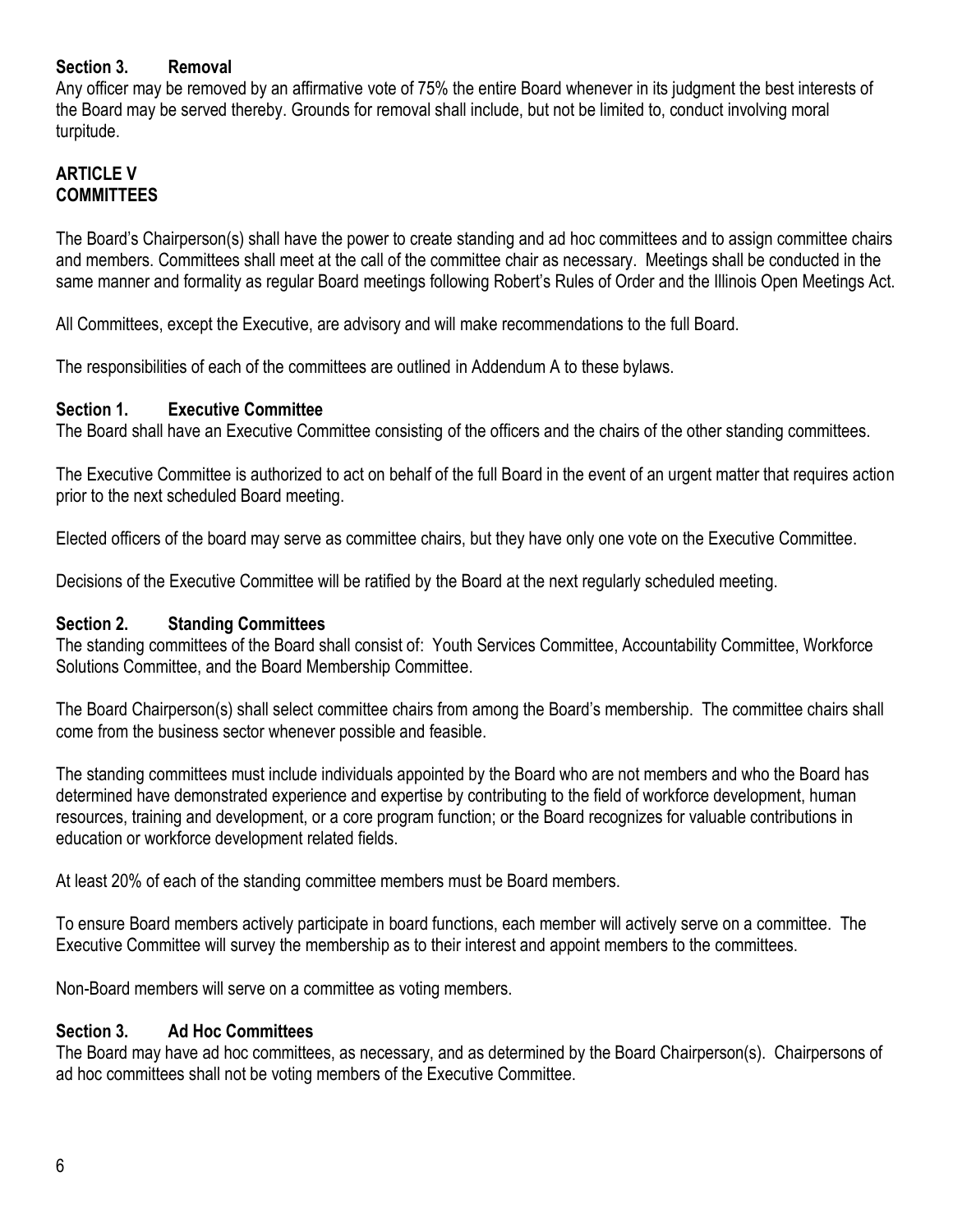## **ARTICLE VI MEETING PROCEDURES**

### **Section 1. Procedures**

- a. Regular meetings of the Board shall be held at a place or places to be determined by the members, at such times and as often as they may deem necessary. Board meetings shall be held not less frequently than quarterly.
- b. Committee meetings shall be conducted in the same manner and with the same formality as regular Board meetings. Committee meetings shall be held not less frequently than quarterly.
- c. When parliamentary procedures are not covered by these bylaws, Robert's Rules of Order, Revised, shall prevail.
- d. All Board and related meetings such as committee meetings shall be subject to the Sunshine provisions under WIOA and the Illinois Open Meetings Act. The Board shall conduct its meetings according to the provisions of these current laws and any and all subsequent amendments.
- e. Minutes of the Board, Standing Committees, and Ad Hoc Committees shall be kept of all meetings and shall be available for anyone who requests to see them, and shall be reviewed and approved at the next Board or Committee meeting as appropriate.
- f. Board committees shall meet at the call of the Standing or Ad Hoc Committee Chairperson.
- g. Special meetings of members may be called at any time by the Chairperson(s) or by a petition signed by not less 10 members of the membership of the Board setting forth the reason for calling such a meeting.
- h. Board staff shall send written notice of each meeting to Board members following the Illinois Open Meetings Act requirements.
- i. The public shall be informed of meetings through notice which shall state the purpose of the meeting, the time and the place(s). Special meeting notices shall state the purpose of the meeting and whether it has been called by the Chairperson(s) or by petition.
- j. Participation in meetings shall be limited to the voting members of the Board and the CEO(s) with the following exceptions:
	- Committee meetings, in which it is mandated by law that members be both Board members and nonmembers.
	- Regularly scheduled agenda items that call for reports or participation by non-members.
	- At the discretion of the Chairperson(s) and with the consent of the Board, comment or other participation by non-members which is relevant or material to the matter under consideration before the group.
	- There shall be an "Audience Comments/Concerns" item regularly scheduled at all meetings at which the Chairperson(s) may recognize members of the public and non-voting Board members.
- k. In matters of routine business, the chair may assume general (unanimous) consent unless or until someone objects. In those cases, a regular vote will be required.

## **Section 2. Quorum**

The Board or its committees shall conduct no official business in the absence of a quorum. A quorum of the full board and the Executive Committee shall consist of the majority of the voting members. A quorum of the standing committees or ad hoc committees shall be the majority of voting members of standing committees or ad hoc committees.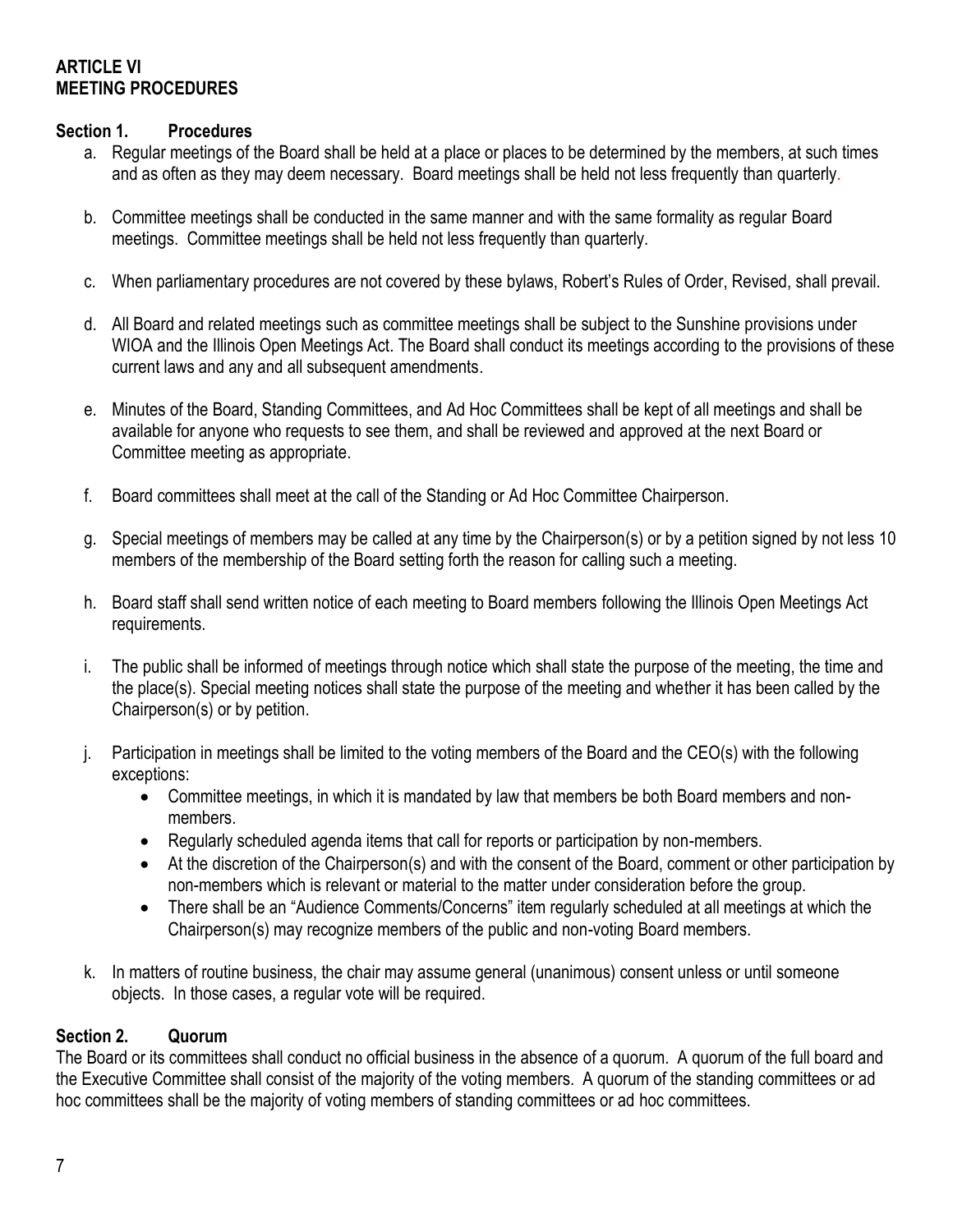## **Section 3. Technology**

The Illinois Open Meetings Act (5 ILCS 120/2.01) as amended requires that all public meetings be held at specified times and places which are convenient and open to the public.

It also requires that a quorum of members of a public body must be physically present at the location of an open meeting. According to the Act as amended, however, an open meeting of a public body that is a local workforce innovation area with jurisdiction over a specific geographic area of more than 4,500 square miles is held simultaneously at one of its offices, and one or more other locations in a public building, which may include other of its offices through an interactive video conference, and the public body provides public notice and public access as required under the Act for all locations, then members physically present in those locations all count towards determining a quorum.

Per 5 ILCS 102/7(d), the attendance by means other than physical presence shall not apply to closed meetings of local workforce innovation areas with jurisdiction over a specific geographic area of more than 4,500 square miles. Local workforce innovation areas with jurisdiction over a specific geographic area of more than 4,500 square miles, however, may permit members to attend meetings by other means only in accordance with and to the extent allowed by specific procedural rules adopted by the body.

"Public building" means any building or portion thereof owned or leased by any public body.

"Other means" means by video or audio conference.

The rules for the Board on procedures regarding meetings via electronic means are included in Addendum B.

## **Section 4. Voting Rights – Absentee Voting**

Each member shall be entitled to one (1) vote on each matter submitted to a vote of the members unless a conflict of interest arises. Meetings include both in-person and telephonic assemblages.

Members must be present at meetings to cast a vote.

## **Section 5. Conflict of Interest**

When an issue presents a possible conflict of interest for a member, that member shall disclose the potential conflict of interest and shall abstain from voting on the matter for which a potential conflict of interest exists. A conflict of interest is any matter that has a direct bearing on services to be provided by the member or any organization such member directly represents, or any matter which would provide direct financial benefit to the member of the immediate family of the member or any organization they represents.

### **ARTICLE VII INDEMNIFICATION**

## **Section 1.**

The Board shall indemnify any Board member, staff person, officer, or former Board member, staff person, or officer for expenses actually and reasonably incurred by him/her in connection with the defense of any action, suit or proceeding, civil or criminal, in which he/she is made a party by reason of being or having been a Board member, staff person, or officer, except in relation to matters in which he/she was adjudged, in the action, suit or proceeding, to be liable for negligence or misconduct in the performance of his/her Board duties.

## **Section 2.**

The right to indemnification under this Article is only available to the extent that the power to indemnify is lawful and to the extent that the person to be indemnified is lawful and to the extent that the person to be indemnified is not insured or otherwise indemnified.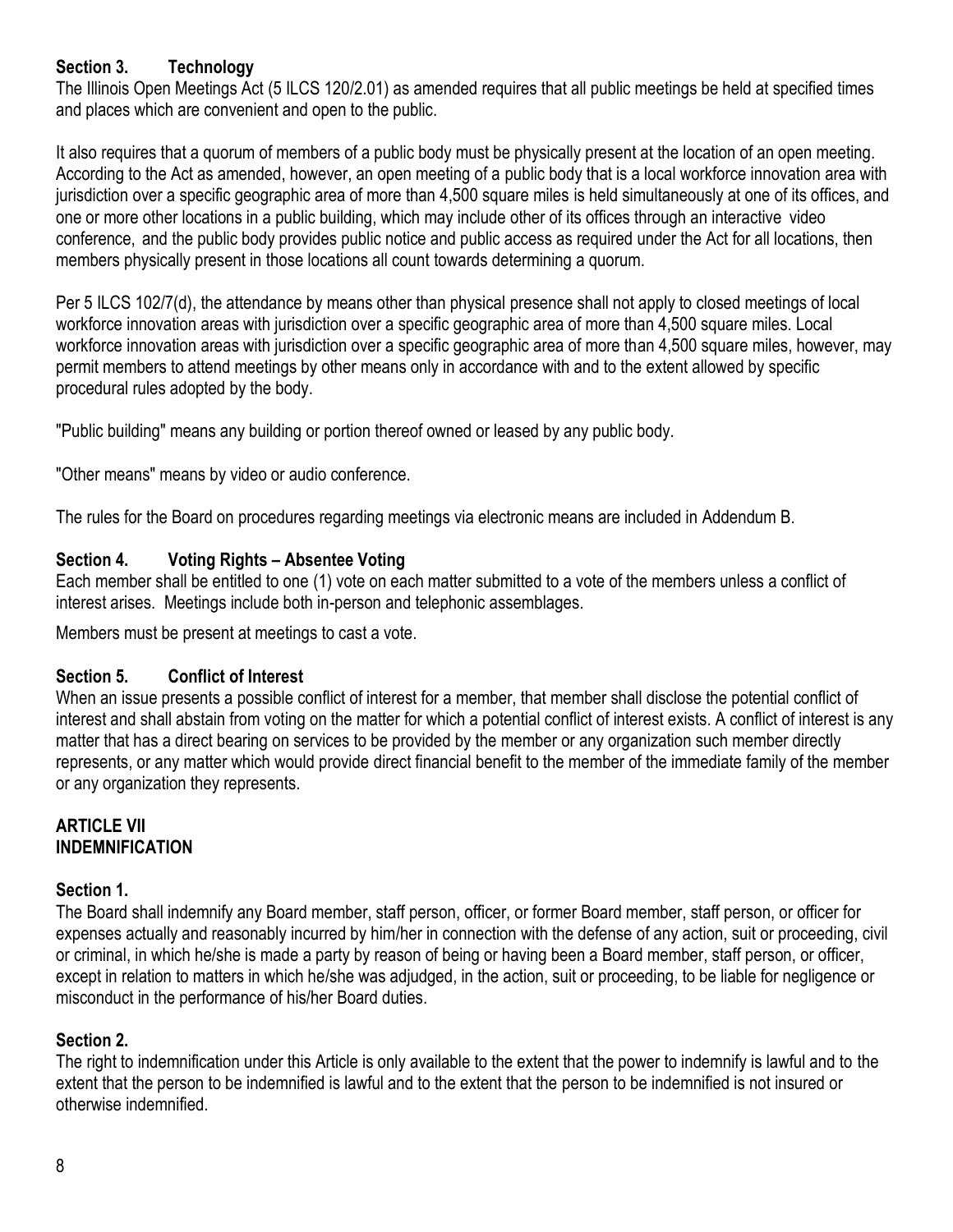## **Section 3.**

The Board shall have the power to purchase and maintain insurance sufficient to meet this Article's indemnification requirements.

## **ARTICLE VIII GENERAL**

# **Section 1. Right of Policy**

Nothing in these bylaws shall be construed to take precedence over Federal, State, or local laws or regulations or to constrain the rights or obligations of the CEOs.

## **Section 2. Enactment Provision**

These bylaws shall become effective after approval by majority vote of Board membership after due notice to Board members. Said notice shall be made no less than three days prior to the meeting at which these bylaws are enacted.

# **Section 3. Amendment**

These bylaws may be amended at any regular or special meeting of the Board by an affirmative vote of the majority of the full Board. Notice must be given to Board members specifying or summarizing the proposed changes. Such notice shall be made no less than 7 days prior to voting.

# **Section 4. Termination of Board**

The Board shall remain in existence until the Workforce Innovation and Opportunity Act expires or is repealed by Congress; it is dissolved for cause by the Governor of the State of Illinois; or if the Workforce Innovation Area is re-designated by the Governor of the State of Illinois.

# **Section 5. Contracts**

The Board may authorize, when appropriate, any officer, member or staff, in addition to the officers so authorized by these bylaws, to enter into any contract in the name of and on behalf of the Board. Such authority will be limited to specific instances.

# **Section 6. Books and Records**

The Board shall keep correct minutes of the proceedings of the Board and its Standing Committees, which shall include but are not limited to:

- the date, time and place of the meeting;
- the members of the public body recorded as either present or absent; and
- a summary of discussion on all matters proposed, deliberated, or decided, and a record of any votes taken.

The minutes along with a record giving the name and address of all members and officers of the Board entitled to vote shall be kept in the Administrative Entities' office. Board attendance records will be kept and reviewed by the CEO(s) on a regular basis.

# **Section 7. Effective Dates**

These bylaws and any amendments thereto shall become effective immediately upon adoption, and shall remain in continuous effect from that date until otherwise amended.

**Adopted on the 24th day of June, 2016.**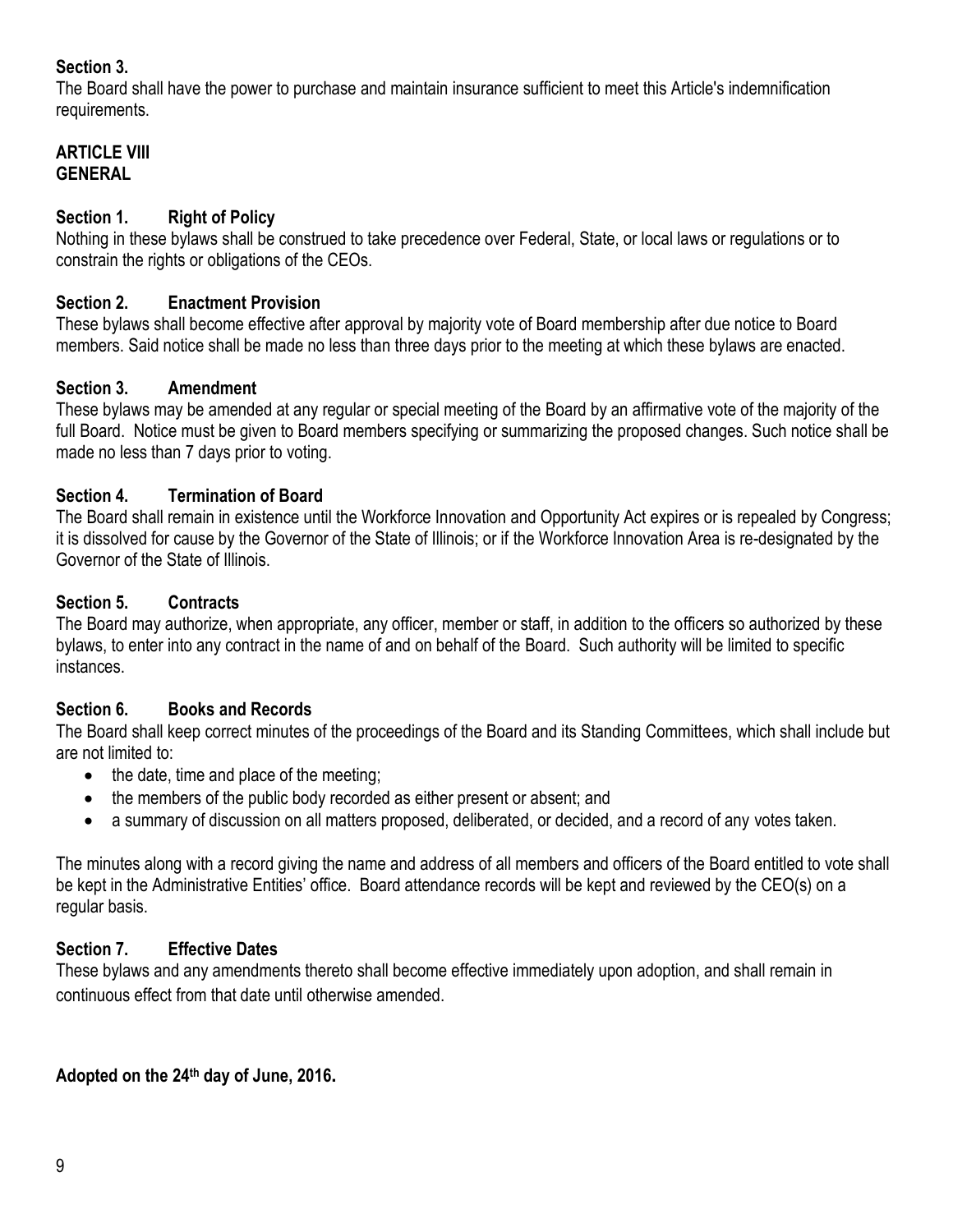## **Addendum A Executive and Standing Committee Responsibilities**

### **Executive Committee**

The Executive Committee's responsibilities include, but are not limited to:

- a. Serve as liaison to elected officials;
- b. Link with other community boards;
- c. Coordinate agendas of other committees;
- d. Develop a committee/board dispute resolution policy;
- e. Review recommendations from committees to ensure they are in accordance with federal, state, and local criteria in order to make recommendations to the Board;
- f. Review and revise bylaws periodically;
- g. Oversee the development of the four-year local plan, review to assure alignment of Core Partner Programs, and recommend modifications as needed;
- h. Determine local labor market needs;
- i. Propose new initiatives to meet local needs;
- j. Recommend an annual Board budget;
- k. Explore new funding streams and options, include fee-for-service options; and
- l. Responsible for reviewing one-stop operator proposals and recommending their choice to the full board.

The Youth Service Committee's responsibilities include, but are not limited to:

- a. Developing the portions of the local plan relating to eligible youth, as determined by the Chairperson of the Board;
- b. Coordinating youth activities authorized under WIOA related to the use of WIOA funds for Youth activities;
- c. Recommend eligible youth providers to be awarded grants or contracts on a competitive basis by the Board to carry out youth activities;
- d. Conduct oversight with respect to the eligible providers of youth activities in the Workforce Area;
- e. Other duties as assigned by the Chairperson of the Board.

The Accountability Committee's responsibilities include, but are not limited to:

- a. To provide the WIB with fiscal oversight;
- b. Oversight of the annual Memorandum of Understanding including the Cost Allocation Plan;
- c. the Eligible Training Providers.

The Workforce Solutions Committee's responsibilities include, but are not limited to:

a. Committee is made up of members and non-members and partners with the Vermilion Advantage Clusters to eliminate barriers to employment for the under and unemployed.

The Board Membership Committee's responsibilities include, but are not limited to:

a. Committee is made up of members of the WIB and is responsible for all recruitment and new membership to the Workforce Innovation Board.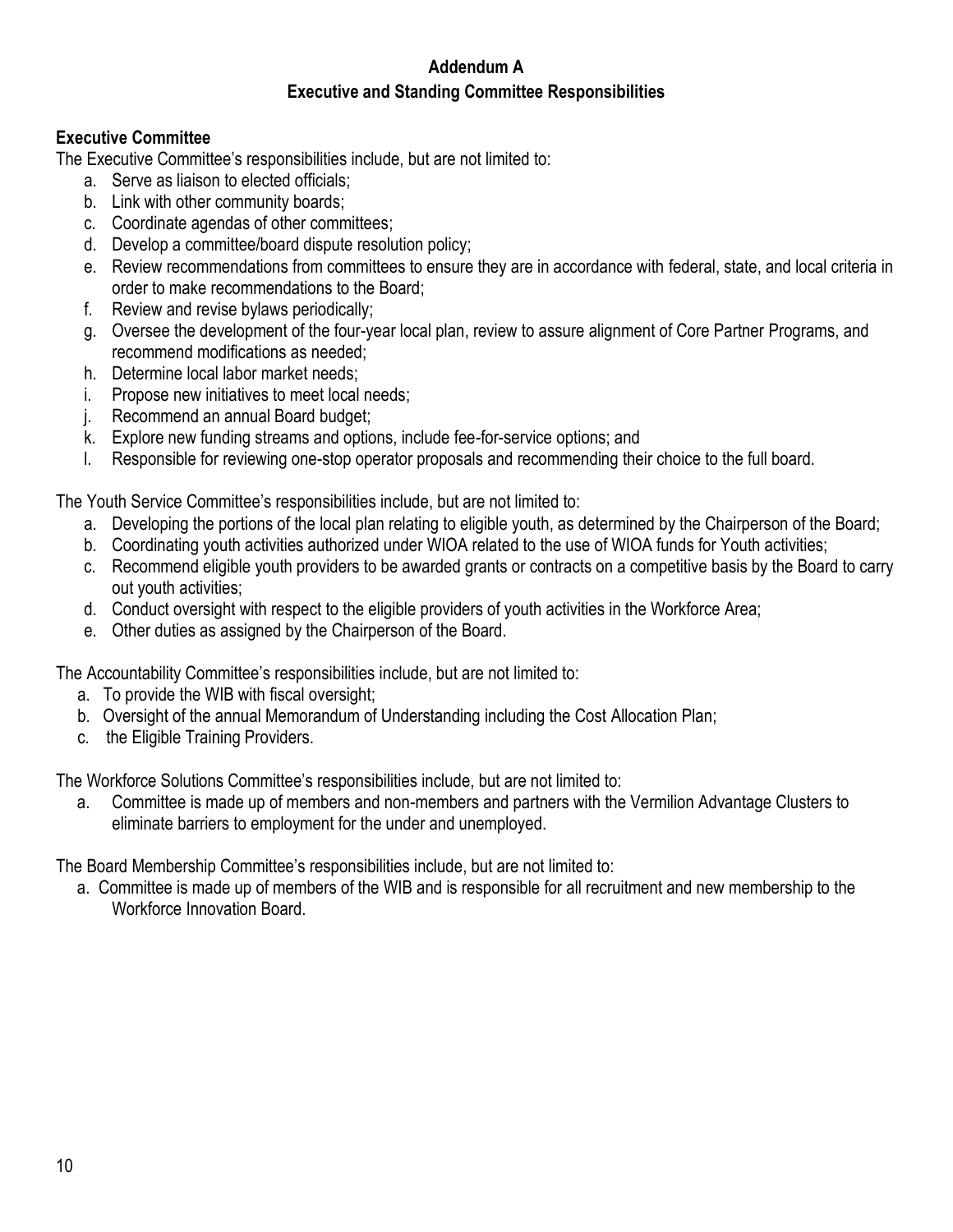#### **Addendum B Policy on Meetings via Electronic Means**

The Illinois Open Meetings Act as amended requires that all public meetings be held at specified times and places which are convenient and open to the public. It also requires that a quorum of members of a public body must be physically present at the location of an open meeting. According to the Act as amended, however, in some cases if an open meeting of a public body is held simultaneously at one of its offices, and one or more other locations in a public building, which may include other of its offices through an interactive video conference, and the public body provides public notice and public access as required under the Act for all locations, then members physically present in those locations all count towards determining a quorum. "Public building" means any building or portion thereof owned or leased by any public body. Included in the exceptions to the single open meeting location requirement are local workforce innovation areas with jurisdiction over a specific geographic area of more than 4,500 square miles [5 ILCS 120/7(d)], as long as they adopt specific procedural rules.

The Board believes it is in the best interest of its members, systems, and customers that the fullest participation and attendance in all meetings be achieved whenever possible. Furthermore, it recognizes that the use of electronic, audio or video conferencing for meeting attendance and voting requirements is permissible so long as the meeting is conducted in accordance with the Open Meetings Act. The Board in all of its regular and special, standing committee, and ad hoc committee meetings complies with and intends to comply with the provisions of the Open Meetings Act, as amended.

Therefore, the Board hereby adopts this policy, to be used when needed, to make use of the capabilities for conferencing by electronic means or any other type of audio or video conferencing for its meetings *or* any of the standing committee and ad hoc committee meetings as set forth and adopted according to the following rules as applicable:

- A. All pertinent provisions of the Open Meetings Act must be complied with, including specifically the proper notice of any regular or special meeting, the proper record keeping or minutes of each meeting, the appropriate agenda preparation for each meeting, which in addition shall be posted along with the notice of the meeting; and, in particular, any use of closed sessions shall be in compliance with the provisions of the Act.
- B. That sufficient security and identification procedures be employed, either at the outset of any meeting or at any time during the meeting as appropriate, to ensure that any and all members attending for discussion or voting purposes are in fact authorized members with the right to speak and vote.
- C. Pursuant to the Open Meetings Act, the requirement in 5 ILCS 120/7(a) that a quorum of members of the Board MUST be physically present at the location of the meeting shall NOT apply because 5 ILCS 120/7(d) of the Act specifically excepts local workforce innovation areas of the specified size from such requirements, and authorizes them to permit attendance by other means in accordance with procedural rules such as those contained herein. Specifically, Board and committee members may attend by video and/or audio conferencing or by other electronic means for quorum and voting purposes in accordance with these provisions.
- D. All Board and committee members attending meetings by electronic conferencing shall be entitled to vote as if they were personally and physically present at the meeting site so long as a quorum is, in total, present and accounted for, but their votes shall be recorded by the staff to the board as done by electronic attendance.
- E. A Board or committee member who attends a meeting by electronic, video or audio conference must provide notice to the recording staff to the board at least 24 hours prior to the meeting unless such advance notice is impracticable.
- F. A member may attend a Board or committee meeting through electronic/video/audio conferencing if, in the opinion of the member, his or her physical presence at the meeting is unable to be obtained or is inconvenient